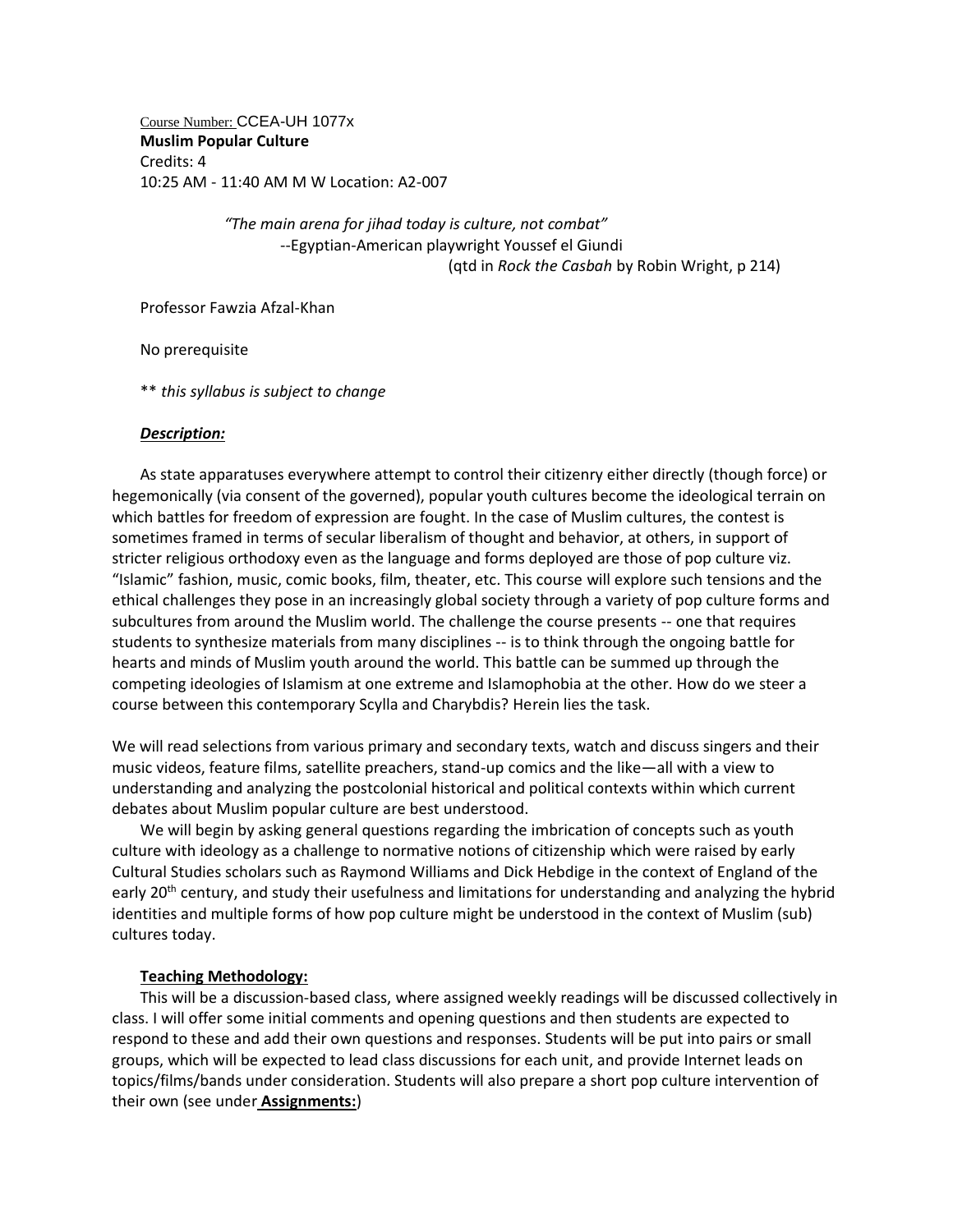Course Materials and Selected Bibliography:

(we will read excerpted chapters from several of the following texts; students are expected to pick p those texts that ive ordered in the bookstore, except those that I've requested the library to acquire as indicated. Chapters from several texts will be excerpted and put online to reduce the number of books ordered):

Aidi, Hisham. *Rebel Music: Race, Empire and the New Muslim Youth Culture.* Pantheon: 2014. ISBN 978-0-307-27997-2

Ahmad, Salman. *Rock and Roll Jihad*. Free Press: 2010 IBN: 978-1-4165-9767-4

Casey, Ethan. *Alive and Well in Pakistan.* London: Vision Books, 2004. (recommended)

Hammond, Andrew. *Popular Culture in the Arab World: Art, Politics and the Media*. American University in Cairo Press, 2007. ISBN: 978-977-416-054-7

Hasso, Frances S. and Zakia Salime, eds, *Freedom Without Permission: Bodies and Space in the Arab Revolutions*. Duke University Press, 2016.ISBN 978-0-8223-6241-8

Hebdige, Dick. *Subculture: the Meaning of Style*. 1979. ISBN 0-415-03949-5

Khalid, Haroon. *In Search of Shiva: A Study of Folk religious Practices in Pakistan*. Rupa Publications, 2015.ISBN: 978-81-291-3743-2

Knight, Michael Muhammad. *The Taqwacores.* Brooklyn: Soft Skull Press, 2004. (recommended) ISBN: ISBN 13 978-1-59376-229-2

Levine, Mark. *Heavy Metal Islam.* New York: Three Rivers Press, 2008.ISBN 978-0-307-35339-9

Moaveni, Azadeh. *Lipstick Jihad.ISBN 978-1-58648-378-4*

O'Brien, John*. Keeping It Halal the Everyday Loves of Muslim American Teenage Boys*. Princeton University Press, 2-17. (recommended)

Omidvar, Iraj and Anne Richards, eds. *Muslims and American Popular Culture*. Praeger, 2014. library acquisition: ISBN-13: 978-0313379628 OR ISBN-10: 0313379629

Satrapi, Marjane. *Persepolis.* New York: Pantheon, 2003. ISBN: 978-0-375-71483-2

Schade-Poulsen, Marc. *Men and Popular Music in Algeria*. UT Press, 1999. ISBN: 0-292-77740-X

Sharma, Sanjay et al, eds. *Disorienting Rhythms: the Politics of the New Asia Dance Music*. 1996 (recommended). ISBN: 1 85649 470 5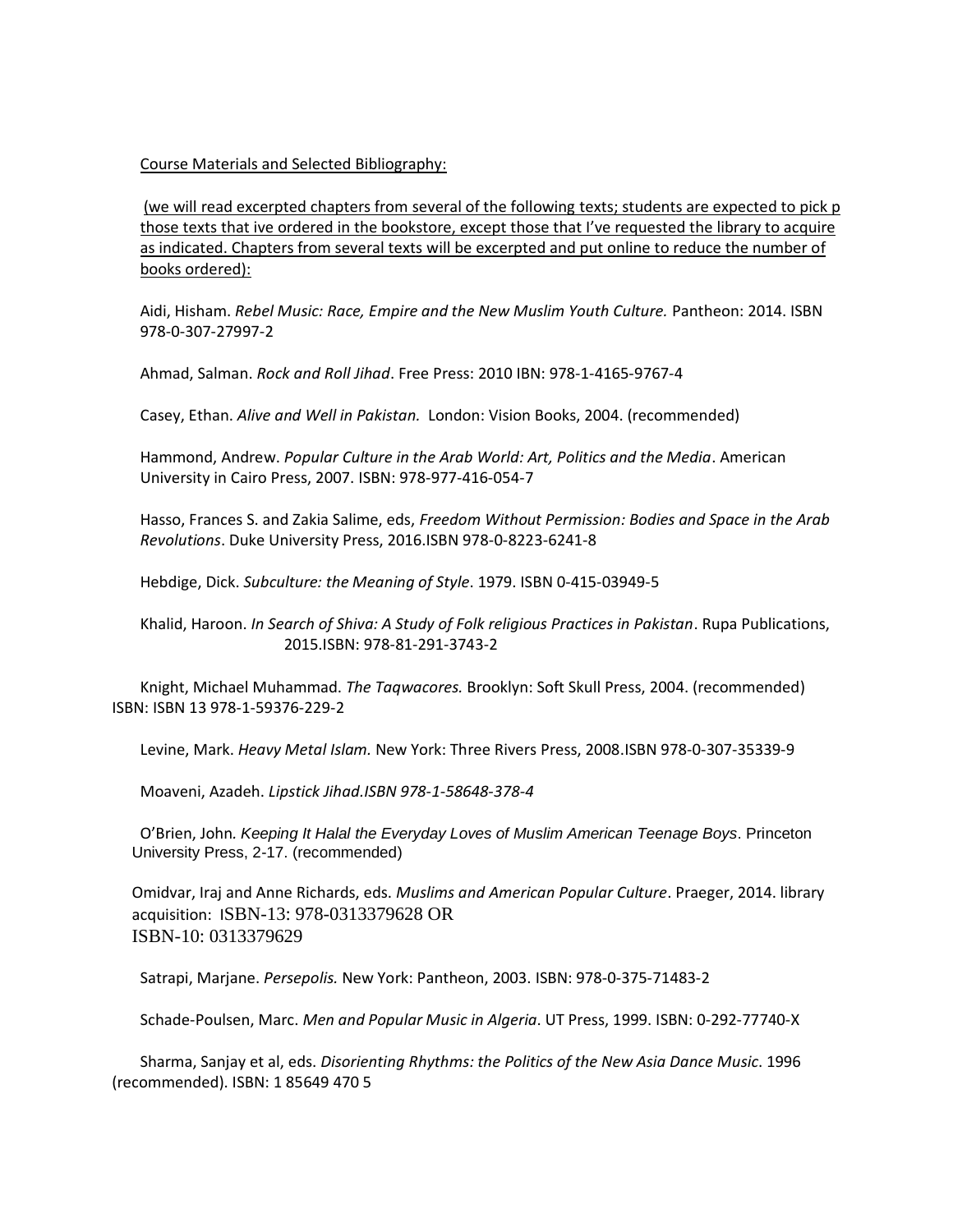Shirazi, Faegeh. *Brand Islam: the Marketing and Commodification of Piety*. UT Press: 2016 (recommended)

Stratton, Allegra. *Muhajababes*. Brooklyn: Melville House, 2008 (first published 2006) ISBN: 9781933633503

Weintraub, Andrew. *Islamic and Popular Culture in Indonesia and Malaysia*. Routledge: 2011. Library acquisition: **ISBN**-13: 978-0415565189. OR **ISBN**-10: 0415565189

Wilson, Willow, G. *Ms Marvel : Kamala Khan.* 2014-16 Vol 1 ISBN: 13: 9780785190219 Vol 2: ISBN: 13: 9780785190226 Vol 5: ISBN 0785196110 (ISBN13: 9780785196112)

Wright, Robin. *Rock the Casbah: Rage and Rebellion Across the Islamic World*. Simon and Schuster, 2011. ISBN: 978-1-4391-0316-6

### Films (Fawzia's collection):

*A Jihad For Love.* Dir. Parvez Sharma, 2007 (Pakistan, Saudi Arabia)

*The Closed Doors*. Dir Atef Hetata, 1999. (Egypt)

*Khuda Kay Liye* (In the Name of God) Dir Shoaib Mansoor, 2007. (Pakistan)

*No One Knows About Persian Cats*. Dir. Bahman Ghobadi, 2009. (Iran)

*Satin Rouge*. Dir Raja Amari, 2002 (Tunisia)

NOTE: Essays/Chapters from Books not available at bookstore are either posted on NYU Classes (Resources section of our course) OR YOU need to go make copies from books placed on closed reserve in the library.

NOTE: YOU CANNOT CHECK OUT ANY OF THE BOOKS ON RESERVE FOR THIS CLASS.

#### **Assignments:**

Attendance: 5%

• if you are absent more than twice during the term, you will forfeit 5% of your grade automatically

#### Class Participation: 15%

Grading Rubric:

• Each student must speak/intervene at least 3-4 times in each class period;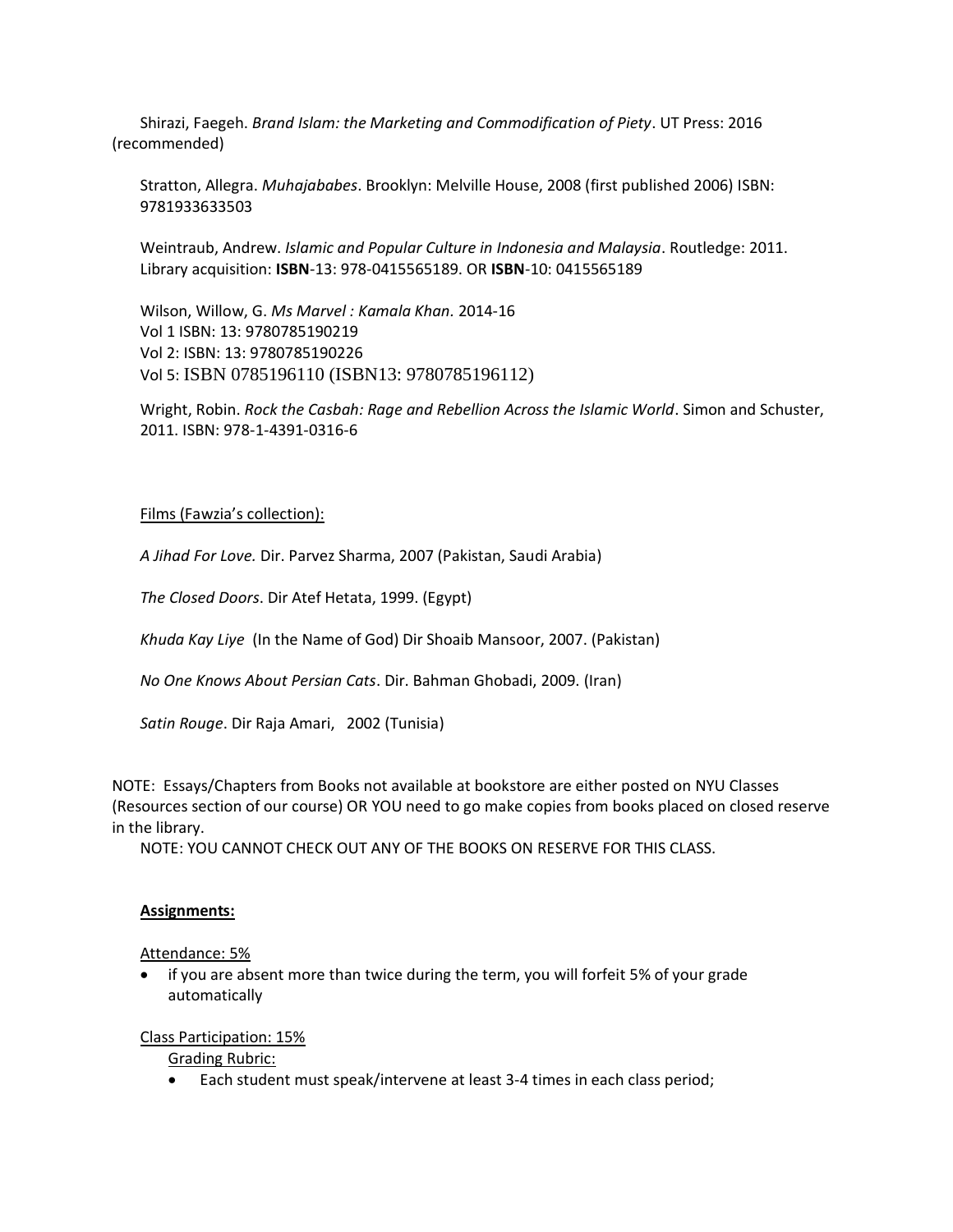- students are expected to lead class discussions in assigned pairs/groups OR individually, posing questions that provoke discussion;
- student pairs/groups/individuals must provide Internet leads on materials discussed in class;
- students are also expected to bring in new materials to add to our storehouse of knowledge.

## **Each of these activities will contribute to the overall participation grade.**

Written Assignments:

- 1) Annotated Bibliographies (egs will be provided). Each student is responsible for compiling a 15 page annotated bibliography covering 15 works (5 of which should be films, 5 music videos or info on bands or other pop culture items like blogs etc; 5 should be books and articles. This should all be material that is *not* listed in our course readings)= 30%
- 2) A midterm essay (take-home question) = 25%
- 3) One 2-3 minute pop culture intervention, (this could be a song, a skit, a comic strip, stand-up, an idea/eg for a blog with entries, etc etc)--recorded and uploaded onto a google drive to be shared and responded to by members of the class during exam week = 25%. This is in lieu of a final exam

\*\* Please note: everyone will be graded on two aspects: a) the quality of your "pop skit" as well as how intelligently and carefully you critiqued/responded to/judged your peers' contributions.

- *Every assignment including class participation will add up to a holistic final grade for the class. Failure to be an active class participant and hand in all assignments on time will jeopardize your final grade.*
- *Plagiarism is a serious offense; kindly use MLA or Chicago-style documentation for all sources. Failure to acknowledge sources properly will result in a failing grade.*

*NYU Abu Dhabi expects its students to adhere to the highest possible standards of scholarship and academic conduct. Students should be aware that engaging in behaviors that violate the standards of academic integrity will be subject to review and may face the imposition of penalties in accordance with the procedures set out in the NYUAD policy:*

[https://students.nyuad.nyu.edu/campus-life/student-policies/community](https://students.nyuad.nyu.edu/campus-life/student-policies/community-standards-policies/academic-integrity/)[standards-policies/academic-integrity/](https://students.nyuad.nyu.edu/campus-life/student-policies/community-standards-policies/academic-integrity/)

# **Anticipated Learning Outcomes:**

- Describe and analyze the connections between Muslim popular culture and its historical and political contexts.
- Critically examine how cultural and religious identities are defined by, and in turn, shape, popular cultural art forms.
- Formulate an interpretative level of analysis of the complexity of Muslim ways of life through a comprehensive understanding of its various pop cultural manifestations.
- Reflect through written, oral and creative assignments on various ways in which Islam is manifested, challenged, understood and communicated globally via popular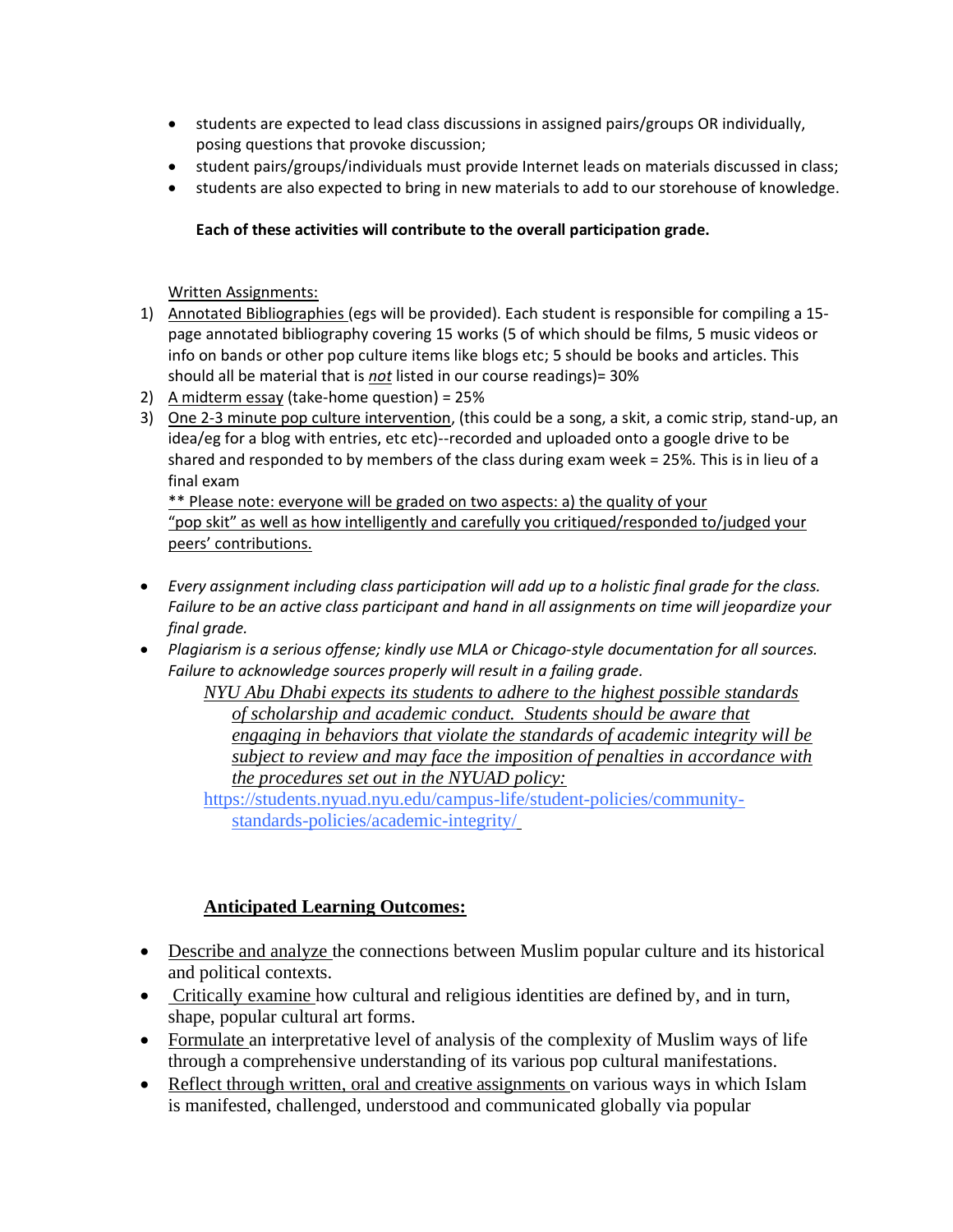culture.

• Analyze and critique the role of gender in Islamic contexts via pop culture

## **Weekly Schedule:**

*Note: EVERYONE IS EXPECTED to have viewed the films PRIOR to our class discussions as indicated on the syllabus.*

*\*As indicated by asterisk—we WILL HOLD CLASS ON SEPT 12th!! THIS IS A MAKE UP CLASS IN LIEU OF SEP 24TH SO KINDLY MAKE ARRANGEMENTS TO BE IN CLASS THAT DAY*

## **Unit 1—Weeks 1-6:** Terms of the Debate

### **Week 1**

- **Day 1 Sep 3: INTRODUCTIONS and Overview of Course;** Please have read for class discussion, introductory chapter from Hebdige's book *Subculture: the Meaning of Style.*
- **Day 2 Sep 5:** Come to class having read chapter 1 of Hammond's *Popular Culture in the Arab World.* You DON'T have to pore over every word of this chapter! Just get a general sense—come with QUESTIONS. We will have a general discussion on the methodology and topics of concern for a Cultural Studies approach to Popular Culture, as applicable in the context of pan-Arabism and Islamism, and concerns around "high" vs. "low" culture etc

Homework: See the film *Satin Rouge* prior to next class along with assigned readings!

### **Week 2**

**Day 1: Sep 10:** *STUDENT PAIR 1 POSES QUESTIONS FOR DISCUSSION linking relevant points from previous week's reading (Hammond) with the film, Satin Rouge, on Day 1. You are ALL expected to dig deeper into the article and tie its points to the film; Thus,* EVERYONE SHOULD COME TO CLASS WITH AN EG TO ILLUSTRATE A QUESTION YOU HAVE FROM THE PREVIOUS READINGS, AS APPLIED TO THE FILM, INCLUDING (BUT NOT LIMITED TO): WHAT IS POP CULTURE AND HOW DO WE STUDY IT esp. in the context of Islamism vs islamophobia today within Muslim contexts and in the larger world? How does gender and sexuality enter into these debates? What is your personal stake in this debate? Do you have one? Should you have one?

**Homework**: See the film *Khuda ke Liye (In God's Name), and Fawzia's music videos* **prior** to next class along with assigned readings below! **Here is my youtube channel:**

<https://www.youtube.com/channel/UCteFM2u6AfL2iCeqpibh-1A>

You can also look for music videos for Fawzia Afzal-Khan in youtube by typing: Smokescreen Fawzia Afzal-Khan Sacrifice Fawzia Afzal-Khan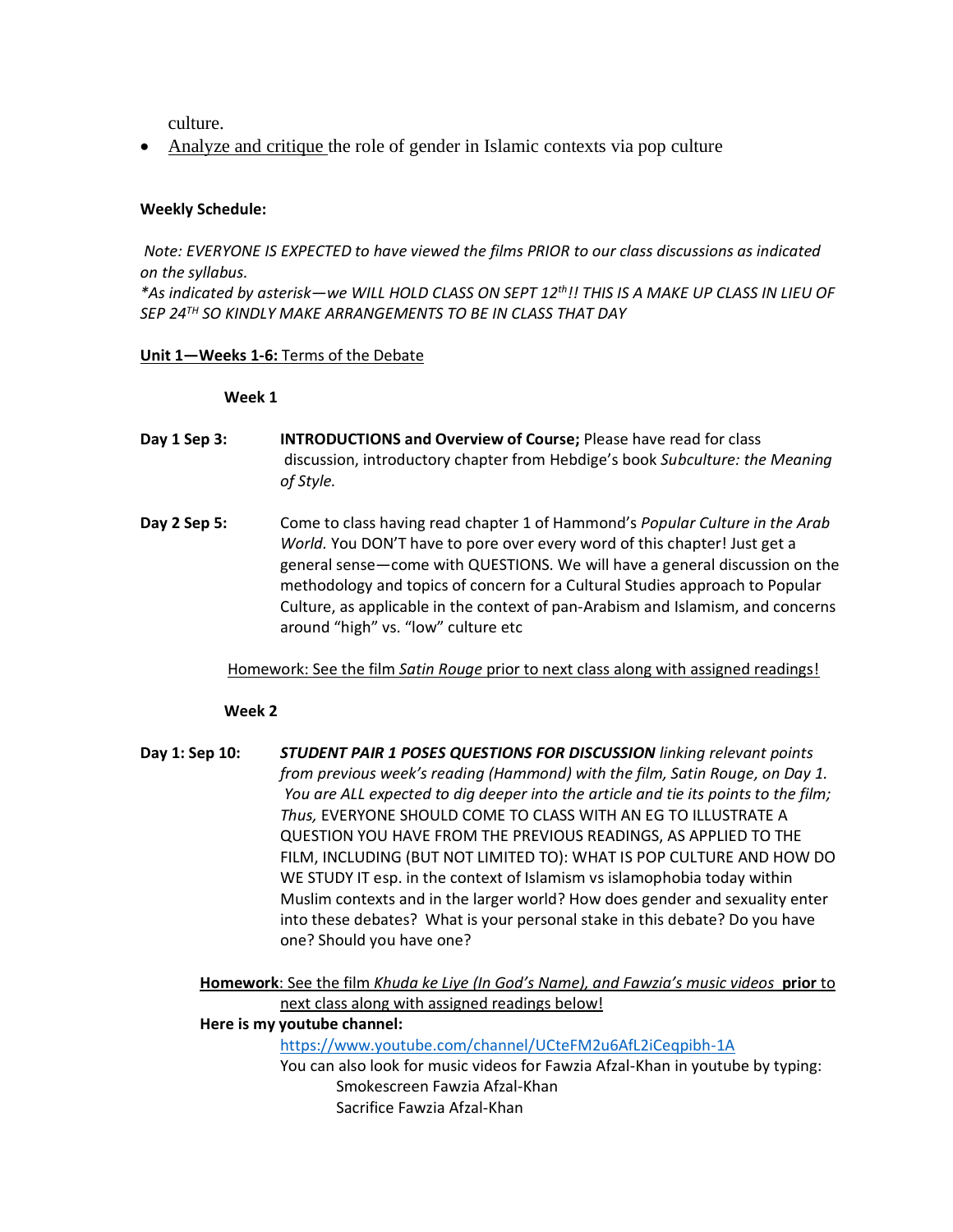Lahore Fawzia Afzal-Khan

**\*Day 2 Sep 12** Please have read my article on Postcolonial Desire (available on the intranet course site in Resources) and "Performative Interventions in the Body Politic of Pakistan" in *TDR*: 2010, 54:2, on Pakistani Music (available library reserve, please make your own copies of the article). *Students should come to class prepared to tie insights from these readings esp re gender/women in performance, to music videos of Fawzia, paying special attn. to* Ahmed Naumann's boxed excerpt in Afzal-Khan's article, and also see how they shed light on the assigned film *Khuda Ke Liye (For God's Sake*). Think about how the battle Between Islamism and Islamophobia is being portrayed in these videos and film.

*ASSIGNMENT#1: ATTEND THE CONCERT by RAYESS BEK (LOVE AND REVENGE) IN THE EVENING. WRITE A 2 PAGE RESPONSE TO IT THAT REFLECTS SOME OF THE ISSUES WE HAVE DISCUSSED IN CLASS THUS FAR. IT SHOULD BE SUBMITTED IN HARD COPY TO ME IN THE NEXT CLASS*

*Week 3: STUDENT PAIR 1 continues to pose questions and take the lead in discussion:*

**Day 1 SEP 17**: Chapters 4, 5 and 6 from *Rock and Roll Jihad*; plus Chapter on Pakistan from *Heavy Metal Islam***.** *Pair 1* should find and share some concert footage etc of Junoon Band+ tie in to discussion of *Khuda Ke Liye from previous week*

Film to watch for next class: *Four Lions.* 

- **Day 2 SEP 19:** Ch 4 of *Disorienting Rhythms* and Ch 4 of *Rebel Music; TIE TO FILM: Four Lions*
- *Week 4: Fawzia away*
- *Day 1 SEP 24: No Class.*  Watch prior to next class, music video of Laal Band of Lahore, "*Deshatgardi Murdabad*" (Death to Extremism). <https://www.youtube.com/watch?v=y57elLCPFQ4>

**Day 2 Sep 26***:* Islamism vs Islamophobia discussion via chapter 2 "The Counter Jihad" in Robin Wright's book, *Rock the Casbah, as well as in reference to Laal band video; Skype session with Taimur Rahman of Laal Band in Lahore during class time if I can arrange it; otherwise another professor will come to class* 

**Week 5***: Student Group 2 continues***:**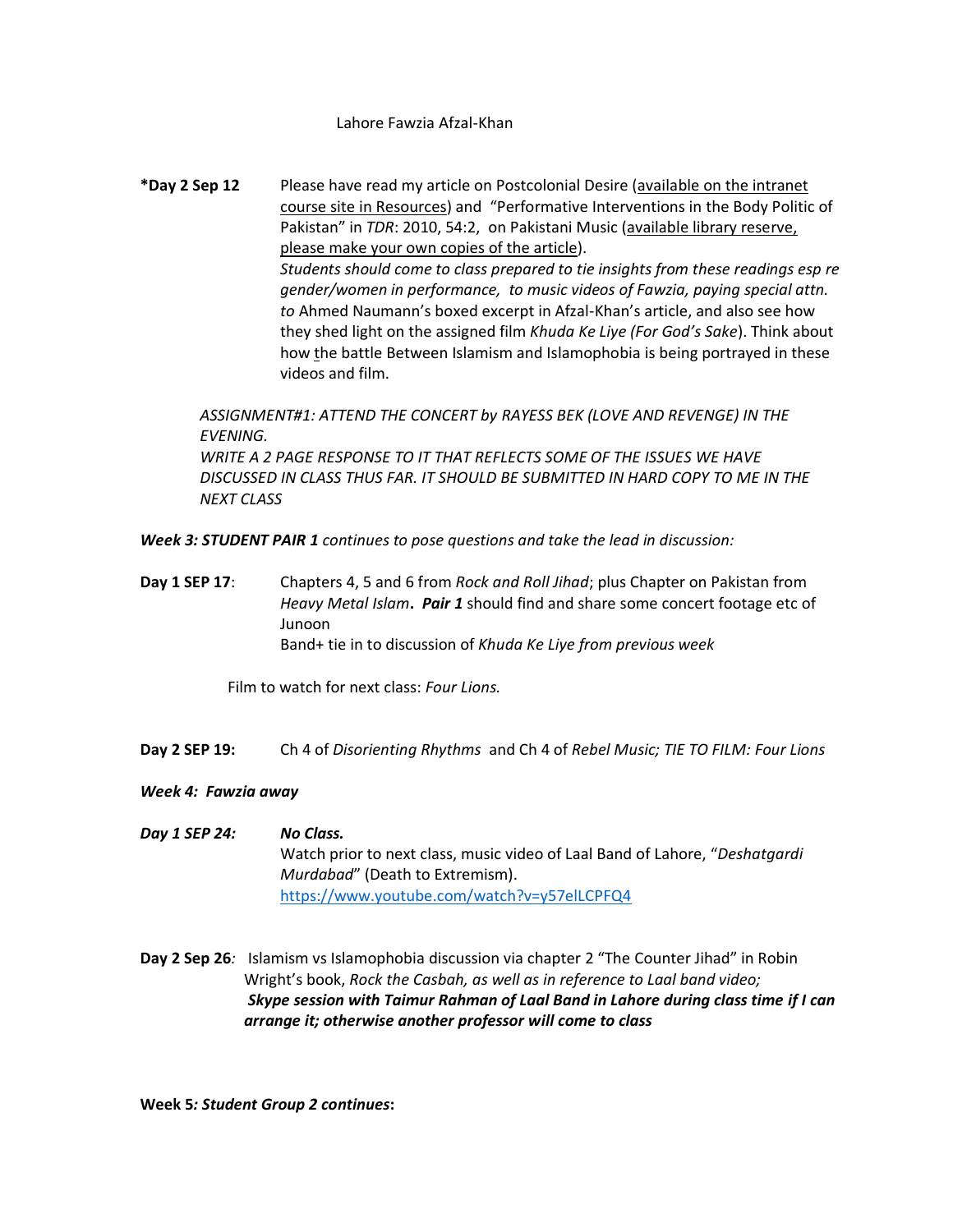**Day 1 Oct 1:** Introduction and Chapter 1 from Karima Bennoune's book, *Your Fatwa Does Not Apply Here*

**Day 2 Oct 3:** we will watch excerpts from Ajoka's *Burqavaganza* **(I will also try to line up a skype chat with Shahid Nadeem, playwright of Burqavaganza—if so; we will revisit and recalibrate our syllabus)**

**Week 6:** *STUDENT PAIRS 1 AND 2 COLLABORATE ON PROVOCATION QUESTIONS:*

**Day 1 Oct 8**: Transnational affiliations: Chapter 7 "In Trance We Trust" on Moroccan Sufi music, from *Rebel Music*.

from *In Search of Shiva,* chaps. 4 and 5—on Sufi mysticism in shrine culture of Pakistan (online in course site).

#### **Day 2 Oct 10**:

Students: Find Out About Pappu Saeen, (dhol-player), shrines of Lahore,

#### Unit #2: Arab, Arab American and Iranian/Muslim Pop Culture:

A reference guide for this unit will be Prof John O'Brien's book *Keeping It Halal the Everyday Loves of Muslim American Teenage Boys*; we will also try to schedule a visit by Prof O'Brien to our class sometime during this unit.

*Weeks 7-14: STUDENT GROUP 3 COVERS MATERIALS THROUGH END OF WEEK 10. STUDENT GROUP 4 LEADS FROM WEEK 11-14.*

> **Weeks 7 and 9 : 4 Class Sessions: STUDENT PAIR #3 LEADS: Deepen your questions re: Islamism vs Islamophobia in the context of Empire vs the Postcolonial nation-state (Politics of Reception)**

#### **Week 7**

**Day 1 Oct 15:** from: *Muslims in American Pop Culture*: Chapter, "Marked Off: Hollywood's Untold Story of Arabs, Muslims, and Camels" by Waleed. F. Mahdi, pp. 147-67.

**Day 2 Oct 17:** We will watch excerpts from *Reel Bad Arabs* (based on book by Jack Shaheen and directed by Prof Sut Jhally, 2006) and *Edward Said on Orientalism* narrated by Sut Jhally *(In-class*) *[https://www.youtube.com/watch?v=fVC8EYd\\_Z\\_g](https://www.youtube.com/watch?v=fVC8EYd_Z_g)* and excerpts From first Muslim Comedy Tour in the USA, *Allah Made Me Funny (2005): <https://www.youtube.com/watch?v=fGRtzqqTeZw> (in-class)*

#### **Week 8 Oct 22, 24: Fall Break**

#### **Week 9**

**Day 1 Oct 29:** Reading from *Rock the Casbah*, chap 9, "The Axis of Evil Comedy Tour." Watch/discuss in class: <https://www.youtube.com/watch?v=t5NXkeK7B6w>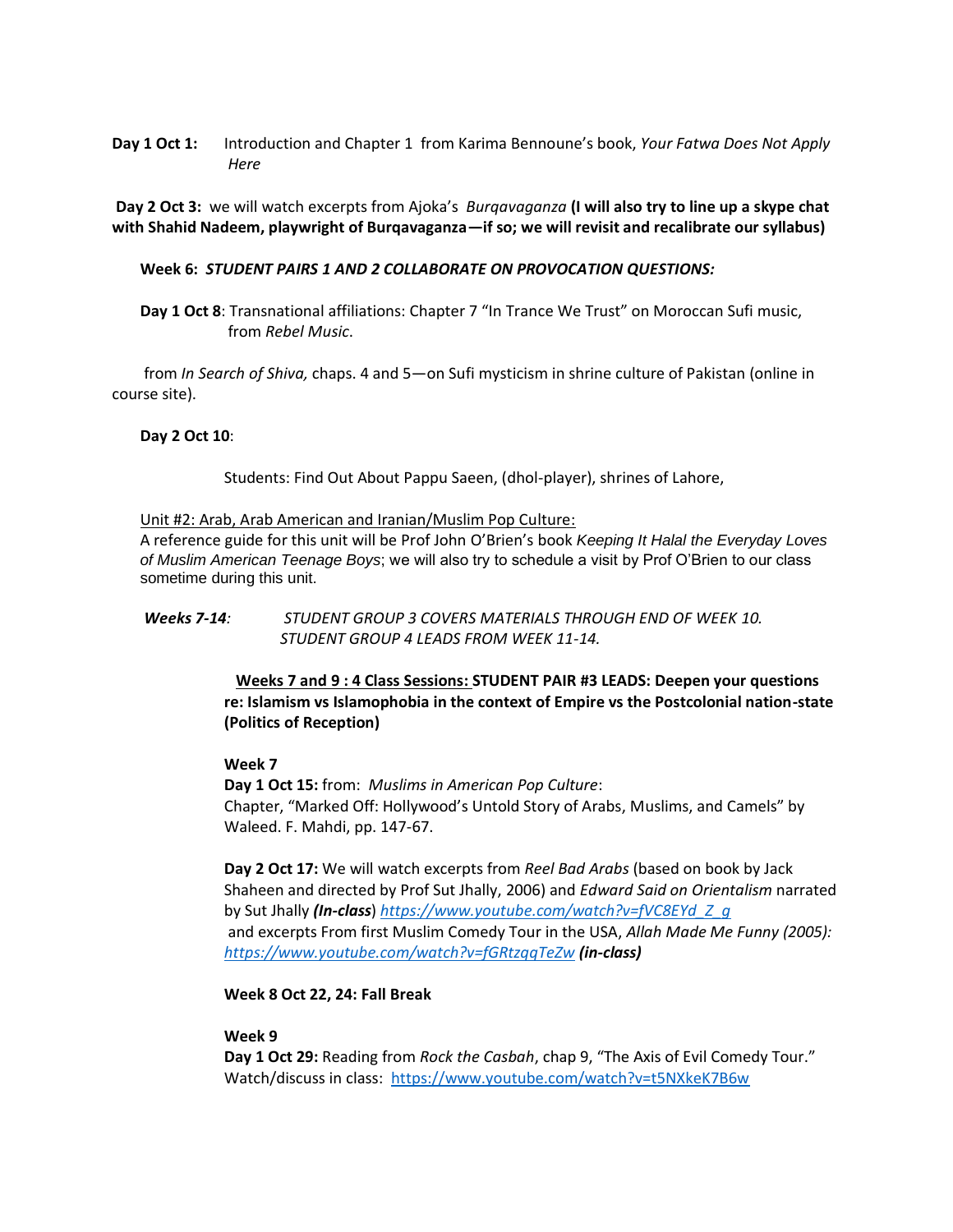**Day 2 Oct 31:** Is this comedy from Turkey? Or something sinister? "Inside the Weird World of an Islamic Feminist Cult" <https://www.youtube.com/watch?v=7bH21w2R0hc> PLUS

Watch and discuss Stand-Up female comics Pakistani-British Shazia Mirza (*in-class viewing of videos from youtube:<https://www.youtube.com/watch?v=QIsY6z8FmF8>* And Iranian American Zahra Noorbakhsh

<https://www.youtube.com/watch?v=GCwXYtXAicc> ---what are the similarities and differences?

### **Week 10**

**Day 1 Nov 5:** *Ms Marvel* and *Burqa Avenger (online, youtube)—Comic Book Heroines.*

**(Additional Background reading**: "The Influence of Muslims and Islam in Science Fiction, Fantasy and Comics" pp.323-49, from *Muslims in American Popular Culture* **(**on course site or get from library reserve)

**Day 2 Nov 7:** Intro and Chs 10-15 of *Muhajababes.*

#### **Week 11: Student Pair # 3 continues to lead discussion**

**Day 1 Nov 12**: The Enchanted Mooress from Aidi' book *Rebel Music*

**Day 2 Nov 14:** "Cautious Enactments: Interstitial Spaces of Gender Politics in Saudi Arabia" from *Freedom Without Permission*. Watch and Discuss the Hwages Video:<https://www.youtube.com/watch?v=1rUn2j1hLOo>

#### **Week 12: (Student Group #4 will lead through the end of term)**

**Day 1 Nov 19:** "Arab Cinema and the Dream of Modernization" (137-159) From Hammonds' *Popular Culture in the Arab world*

**Day 2 Nov 21:** "Politics in the Digital Boudoir: Sentimentality and the Transformation of Civil Debate in Egyptian Women's Blogs."

**You are expected to have watched for this week's discussions,** the Egyptian film, *Closed Doors.*

#### **Week 13:**

**Day 1 Nov 26:** Film to watch prior to next class: *Satin Rouge*

Reading: From Hammonds' *Popular Culture in the Arab world*: "The Belly Dance: A Reinvented Arab Groove" (pp 187-205).

**Day 2 Nov 28:** Chaps 6 and 7 of *Men and Popular Music in Algeria* (online in course site). Students: Find some Rai music to share with class!